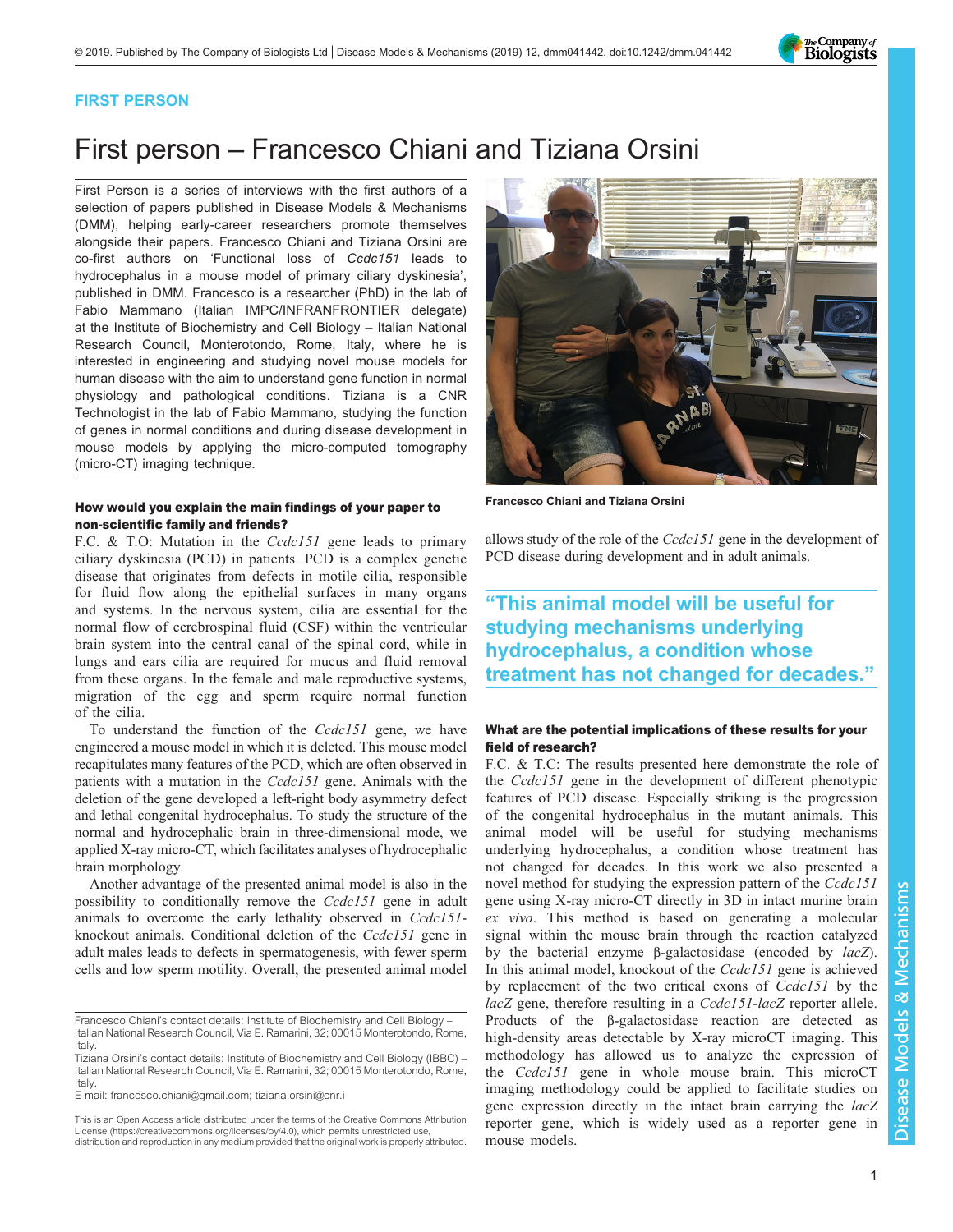

Three-dimensional microCT imaging of Ccdc151-knockout mouse brain detects lateral ventricle enlargement, indicating severe hydrocephalus. MicroCT imaging detects Ccdc151-lacZ gene expression in cells lining the ventricular brain system.

"This mouse model could also be instrumental to address whether species-specific genetics or anatomical differences might explain why human PCD does not occur with severe hydrocephalus, as is often observed in mice."

#### What are the main advantages and drawbacks of the model system you have used as it relates to the disease you are investigating?

F.C. & T.O.: The *Ccdc151*-knockout mouse model faithfully recapitulates several features of human PCD disease. The availability of this animal model will allow researchers to further dissect the mechanisms by which pathological conditions develop in different organs. Since the  $Ccdc151^{-/-}$  animals die early in life due to severe hydrocephalus, the conditional Ccdc151-knockout animals described in our work are an especially valuable tool to study the possible consequences of the ciliopathies in adulthood. We are also aware of the fact that, while in mice we have observed severe hydrocephalus, this defect was not observed in patients with the Ccdc151 gene mutation. Moreover, in humans, the genes involved in the mechanics of ciliary movements is rarely associated with the hydrocephalus disease. Therefore, to what extent defective ependymal ciliary motility contributes to the development of congenital hydrocephalus is still a matter of debate. This mouse model could also be instrumental to address whether species-specific genetics or anatomical differences might explain why human PCD does not occur with severe hydrocephalus, as is often observed in mice.

#### What has surprised you the most while conducting your research?

F.C.: The severe hydrocephalus observed upon *Ccdc151* gene deletion was rather unexpected. Another group, who studied the

mouse model with a loss-of-function point mutation in the Ccdc151 gene (Ccdc151<sup>Snbl</sup> mouse), did not observe the hydrocephalus phenotype. The reason for this can be explained by the differences in genetic background of the two Ccdc151 loss-of-function models. Further studies will allow us to dissect the genes that might cooperate with Ccdc151 in the brain that are important for hydrocephalus development.

T.O.: It was also astonishing to observe that Ccdc151-lacZ gene expression can be detected by X-ray imaging. By analyzing microCT images, we observed an increase of the X-ray detected densities in the same regions where we have seen expression of the Ccdc151-lacZ reporter gene in histological analysis. This is how we came to the conclusion that *lacZ* reporter gene expression can be performed directly in intact mouse brain using microCT ex vivo.

"Application of microCT technology greatly facilitated these studies because it allows us to collect volumetric information in developing brains, providing morphological and quantitative data simultaneously."

#### Describe what you think is the most significant challenge impacting your research at this time and how will this be addressed over the next 10 years?

F.C.: While it is now clear that loss of Ccdc151 gene function leads to defective ciliary motility, little is known about the mechanism by which *Ccdc151* contributes to the formation of functional cilia. It is now known that Ccdc151 is necessary for outer dynein arm formation, but the precise mechanism by which Ccdc151 protein accomplishes its function is not known and will be addressed in future research. In addition, the conditional Ccdc151-knockout mouse model can be instrumental to dissect the role of the motile cilia in diverse physiological processes during development, adult life and aging.

T.O.: I will continue to study the morphological consequences of the loss of the Ccdc151 gene in different organs using microCT imaging. We aimed to continue the studies using the Ccdc151-knockout mouse model and microCT imaging to understand hydrocephalus onset during development. Application of microCT technology greatly facilitated these studies because it allows us to collect volumetric information in developing brains, providing morphological and quantitative data simultaneously.

#### What changes do you think could improve the professional lives of early-career scientists?

F.C.: I am currently a member of the worldwide International Mouse Phenotyping Consortium (IMPC) and am actively involved in the process of engineering and producing disease mouse models. I think that my career could benefit greatly from the possibility of open communication with other scientists by attending scientific meetings and conferences, and by expansion of large international projects for the broader scientific community.

T.O.: I think it is essential to invest in the formation of a strong professional experience for early-career researchers, thus increasing the diversification of laboratory life at the academic level. I also feel